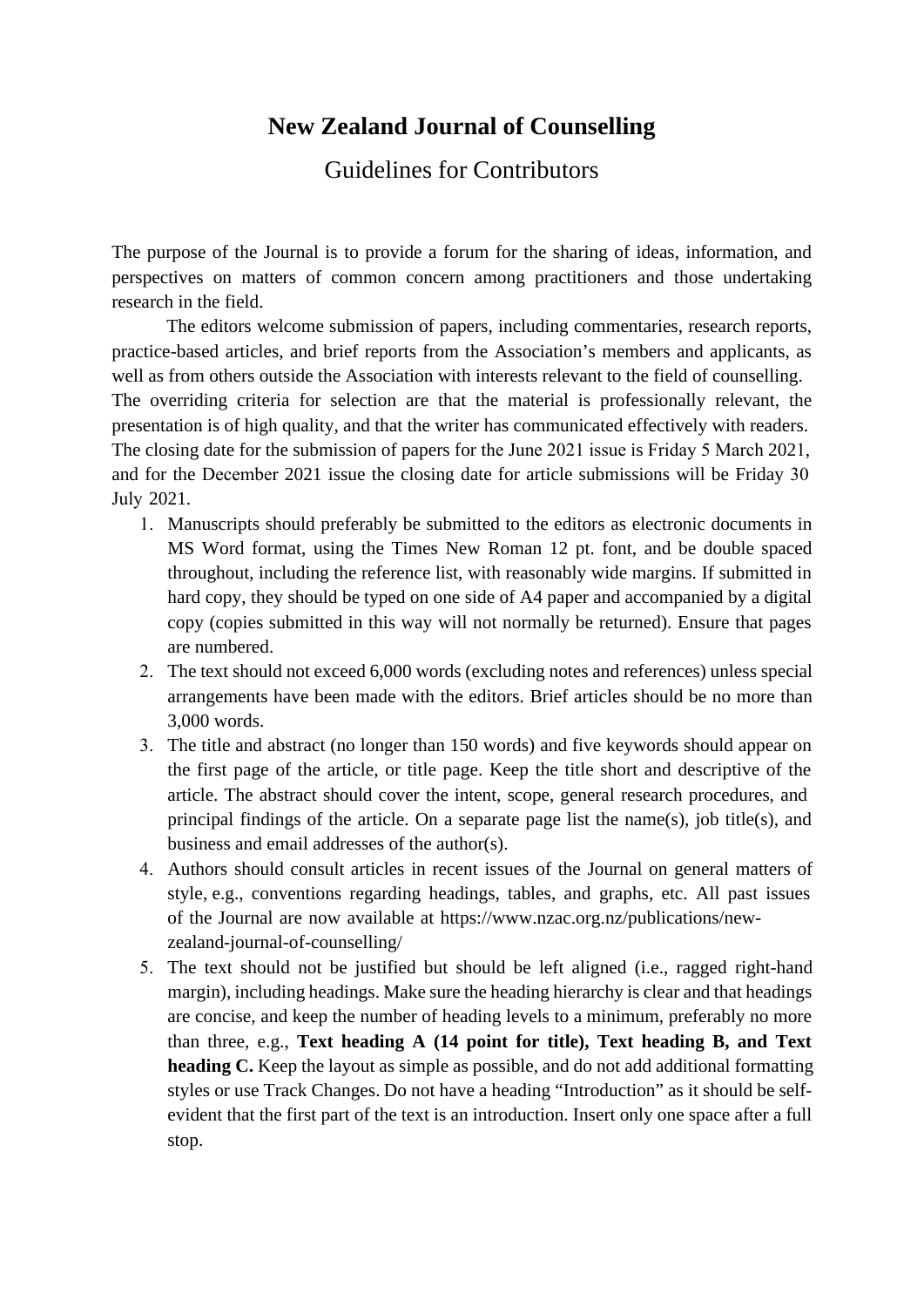- 6. The location of tables, figures, graphs, drawings, or photographs in the text must be clearly indicated, e.g. [TABLE 2 ABOUT HERE], and they should be attached as separate files (jpeg in the case of drawings or photographs), and/or submitted on separate pages at the end of the article. Make sure each table and figure is numbered correctly and has a heading. Position the heading above the figure or table, and place sources and notes immediately below. Do not embed the heading or caption in a figure. If a table or figure is reproduced or adapted from another publication, be sure you have permission to use it. In the text, always refer to a table by its number (rather than, e.g., "the table below").
- 7. Māori orthographic conventions need to be observed by authors, as established by the Māori Language Commission. Briefly, this means macrons are used consistently to mark long vowels. A copy of the document on Māori orthographic conventions can be obtained from the or from the source at: https://www.tetaurawhiri.govt.nz/en/learn/orthographics/
- 8. Definitions will not be provided for Māori and Pacific words that are considered to be in common usage, nor will those words be italicised in the text.
- 9. Footnotes should be avoided. When endnotes may be necessary, number from one upwards and indicate the location of each in the text by a number in superscript.
- 10. Follow the 7th edition of the APA style guide in general but use New Zealand spelling. For help with APA style, see: https://owl.purdue.edu/owl/research\_and\_citation/apa\_style/apa\_formatting\_and\_style \_g uide/general\_format.html
- 11. Citations within the text should include in parentheses the author's surname and year of publication, consistent with the item in the references at the end of the article. When a quotation has been used, include the page number(s), e.g., (Jones, 2006, p. 30), with a full stop and a space after the p. Use double quotation marks around the words quoted, and single for any quote within the quotation itself.
- 12. Quoted material of more than 40 words should be indented 1.5 cm from the left-hand margin (set as a block quotation). The source of the quotation should be on a new linebelow the quotation within parentheses, and ranged right (i.e., be on the right-hand margin). No quotation marks should be used around block quotations.
- 13. Authors alone are responsible for securing, when necessary, permission to use quotations or other illustrations from copyrighted materials. Any charges connected to permissions will be paid by the article's author(s).
- 14. The reference list at the end of the article should be arranged alphabetically by authors' surnames. If a source has been accessed electronically, please ensure that any web address provided will be accessible to readers. Named databases such as ProQuest are not appropriate, as much of our readership is unable to use that information. However, do include a DOI number for journal articles where it is available. The following examples should be used as a guide, paying attention to the sequence of items in the reference and to the capitalisation and punctuation:
	- Aviram, R. B., Brodsky, B. S., & Stanley, B. (2006). Borderline personality disorder, stigma, and treatment implications. *Harvard Review of Psychiatry, 14*(5), 249–256. https://doi.org/10.1080/10673220600975121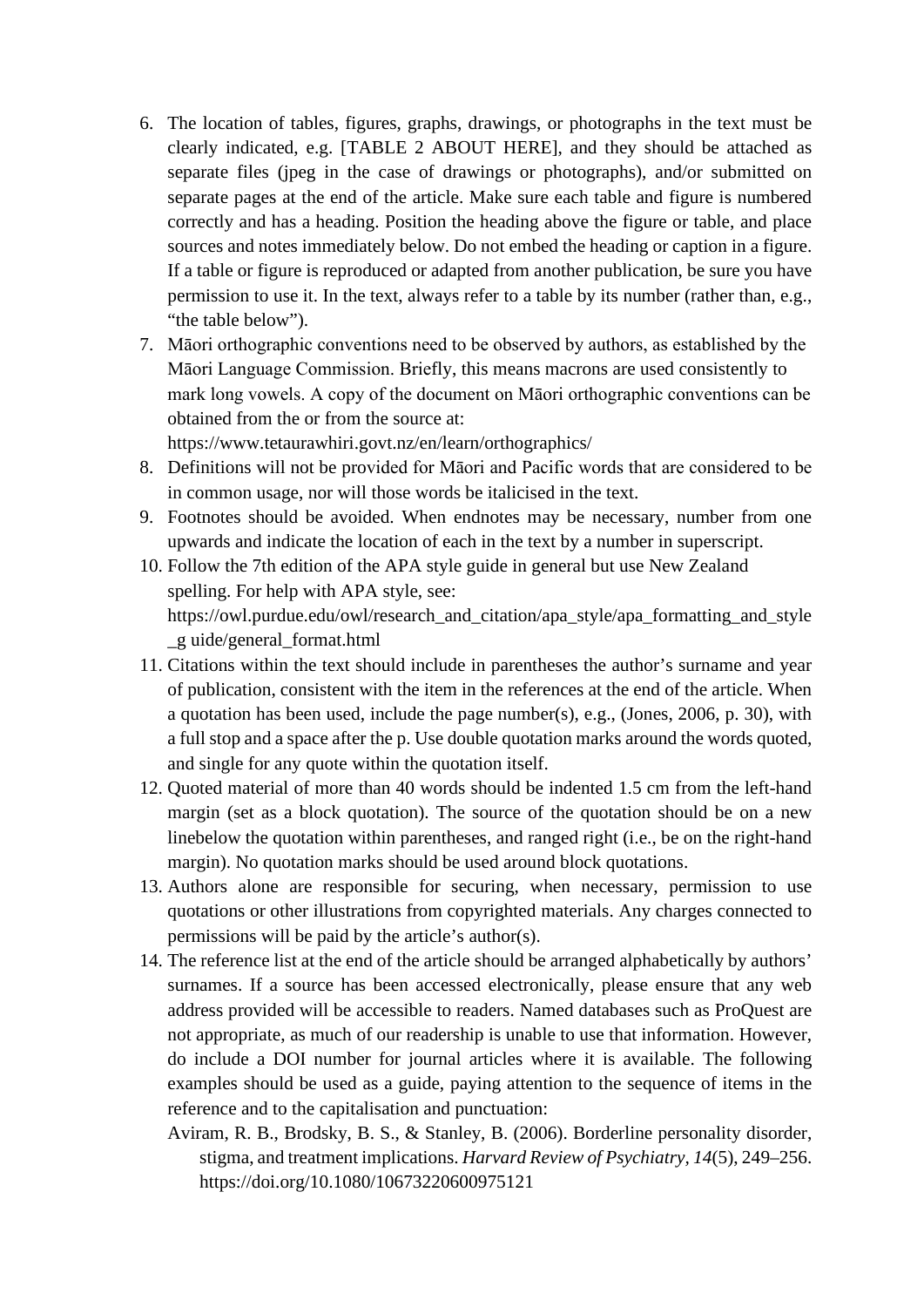- Hulme, K. (1981). Mauri: An introduction to bicultural poetry in New Zealand. In G. Amirthanayagam & S. C. Harrex (Eds.), *Only connect* (pp. 290–310). Center for Research in the New Literatures in English, Honolulu, HI.
- Ifekwunigwe, J. O. (Ed.). (2004). *"Mixed race" studies: A reader.* Routledge.
- Johnston, M. (2007, April 21). Census planners blasted for "distorted" ethnicity statistics. *The New Zealand Herald*. Retrieved April 27, 2007, from
- http://www.nzherald.co.nz/section/1/story.cfm?c\_id=1&objectid=1043539 6
- Keddell, E. (2006). Pavlova and pineapple pie: Selected identity influences on Samoan- Pākehā people in Aotearoa/New Zealand. *Kōtuitui: New Zealand Social Sciences Online, 1*, 45–63. https://d[oi.org/10.1080/1177083X.2006.9522410](https://doi.org/10.1080/1177083X.2006.9522410)
- Krueger, R. A., & Casey, M. A. (2000). *Focus groups: A practical guide for applied research* (3rd ed.). Sage.
- Kukutai, T. (2005, August 23). *White mothers, brown children: Understanding the intergenerational transmission of minority ethnic identity.* Paper presented at the Annual American Population Association Meeting, Philadelphia, PA.
- 15. Use abbreviations sparingly; overuse hinders rather than aids clarity. Where an abbreviation or acronym is used, spell out in full at the first reference, with the abbreviation in brackets immediately after, and then use the abbreviation in the rest of the article. With abbreviations i.e., e.g., use no italics but full stops and a comma when used within parentheses or in a table or figure; when used in the text, write out in full. At the beginning of a sentence, write out a number or percentage in full rather than using a numeral.
- 16. Use bold type sparingly, and do not use bold or underlining in the text for emphasis; instead, use italics, but do so sparingly as well.
- 17. It is advisable to submit a manuscript to one or two colleagues for critical comment and proofreading before submitting it for publication.
- 18. The editors reserve the right to make minor alterations or deletions to articles without consulting the author(s), as long as such changes do not materially affect the substance of the article. Authors will be contacted if clarification is required.
- 19. All articles will be reviewed by at least two referees before a decision regarding publication is made. In the review process, the identities of both the author(s) and the referees will remain anonymous.
- 20. Authors are asked to avoid the use of sexist language, and generalisations about all people from limited data.
- 21. Submission does not guarantee publication. Furthermore, publication does not imply that the views expressed in any article represent those of the New Zealand Association of Counsellors.
- 22. The primary mode of delivery for published articles is now the online version of the Journal. If you would like a copy of your own article, you can download it as a pdf from the NZAC website as soon as each issue appears.
- 23. The typical process to publication will be:
	- Submission of paper
	- Acknowledgement of receipt
	- Paper sent to referees